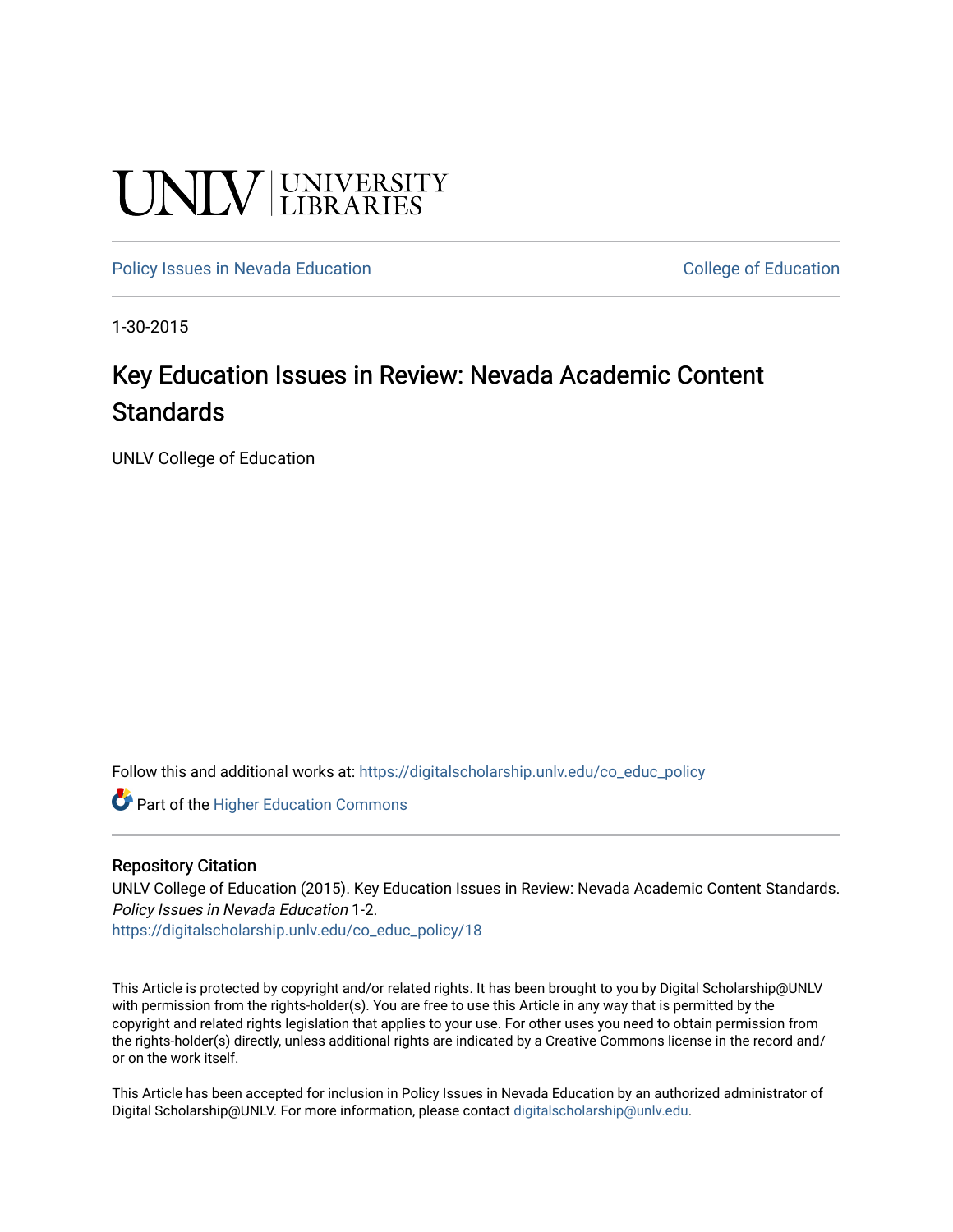# **Key Education Issues in Review: Nevada Academic Content Standards**

#### **Introduction**

In response to concerns about whether K-12 students are being adequately prepared for college and the workplace, many states, including Nevada, have adopted new academic standards in English Language Arts (ELA) and mathematics. These standards are based on the Common Core State Standards (CCSS). Implementation of the CCSS has been controversial for a number of reasons, including the manner in which the standards were adopted by states, a lack of professional development and highquality instructional materials in support of the standards, and concerns with new and existing state-mandated testing and accountability systems.

#### **Nevada's Facts and Statistics**

- Only 28% of adults in Nevada possess an associate's degree or higher (Klaich & Erquiaga, 2014).
- Remediation rates at the state universities are high: 55.6% of high school graduates were placed in college remedial courses in 2013-14 (NSHE, 2014).
- The State Board of Education adopted new standards in 2010, known as the Nevada Academic Content (NVAC) Standards, based on the CCSS.

#### **U.S. Facts and Statistics**

- Although development of the CCSS was initiated by state organizations such as the National Governor's Association, the federal government created strong incentives for states to adopt the standards, by requiring states to use college- and career-ready standards in order to receive waivers from the federal No Child Left Behind law.
- Forty-five states initially adopted the standards between 2010-12.
- The CCSS is not a curriculum but a set of content and skills that can be promoted by different curricula (including textbooks).
- The CCSS in ELA emphasize reading of both literary and informational texts and teaching all students to write at a college-ready level. The construction and evaluation of oral and written arguments is a key set of skills needed for college and career readiness.
- The CCSS in mathematics contain a balance between calculating fluently and understanding traditional and alternative mathematical procedures. Compared to previous standards, somewhat less content is emphasized in favor of deeper understanding of the content represented.
- There is empirical research supporting many aspects of the standards, but not all aspects. Much of the research is based on relatively small- and mediumsized samples but not on how these educational innovations can be scaled-up effectively for largescale implementation.

#### **Nevada's Recent Actions to Date**

- Districts in Nevada initially phased-in various portions of the new standards from 2011-2015, with full implementation scheduled for 2015-16.
- A survey of districts by the Nevada Department of Education (NDE) found the largest area of incomplete implementation was related to administrator preparation, followed by assessment in ELA.
- Both the NDE survey and other research indicate that a lack of high-quality professional development and high-quality instructional materials hamper effective implementation of the new standards.